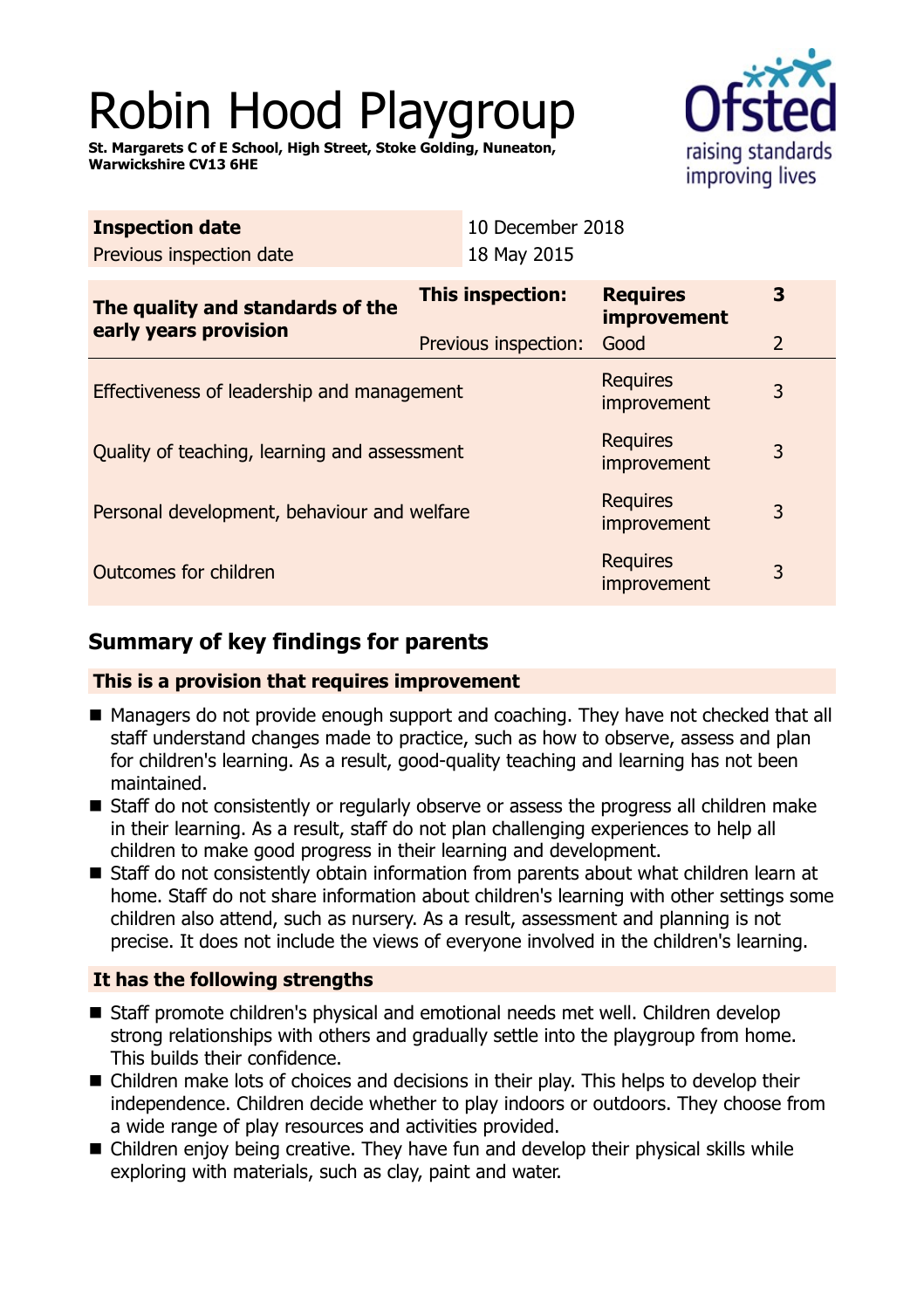## **What the setting needs to do to improve further**

## **To meet the requirements of the early years foundation stage and Childcare Register the provider must:**

|                                                                                                                                                                                                                         | Due date   |
|-------------------------------------------------------------------------------------------------------------------------------------------------------------------------------------------------------------------------|------------|
| complete regular observations and assessments of all children's<br>learning and use the information to plan challenging activities and<br>to help all children to make good progress                                    | 31/12/2018 |
| gather information about children's learning from parents and<br>other settings some children also attend, such as nursery, and use<br>this to assess and to plan children's learning                                   | 31/12/2018 |
| provide further support and coaching for staff to make sure they<br>all have the knowledge and skills to accurately assess and plan to<br>help all children to make good progress in their learning and<br>development. | 31/12/2018 |

## **Inspection activities**

- The inspector observed the quality of teaching during activities indoors and outdoors. She assessed the impact this has on children's learning.
- $\blacksquare$  The inspector held meetings with the providers. She looked at relevant documentation and evidence of the suitability of staff working in the playgroup.
- $\blacksquare$  The inspector spoke to staff and children during the inspection.
- The inspector spoke to parents during the inspection and took account of their views.

**Inspector** Dianne Adams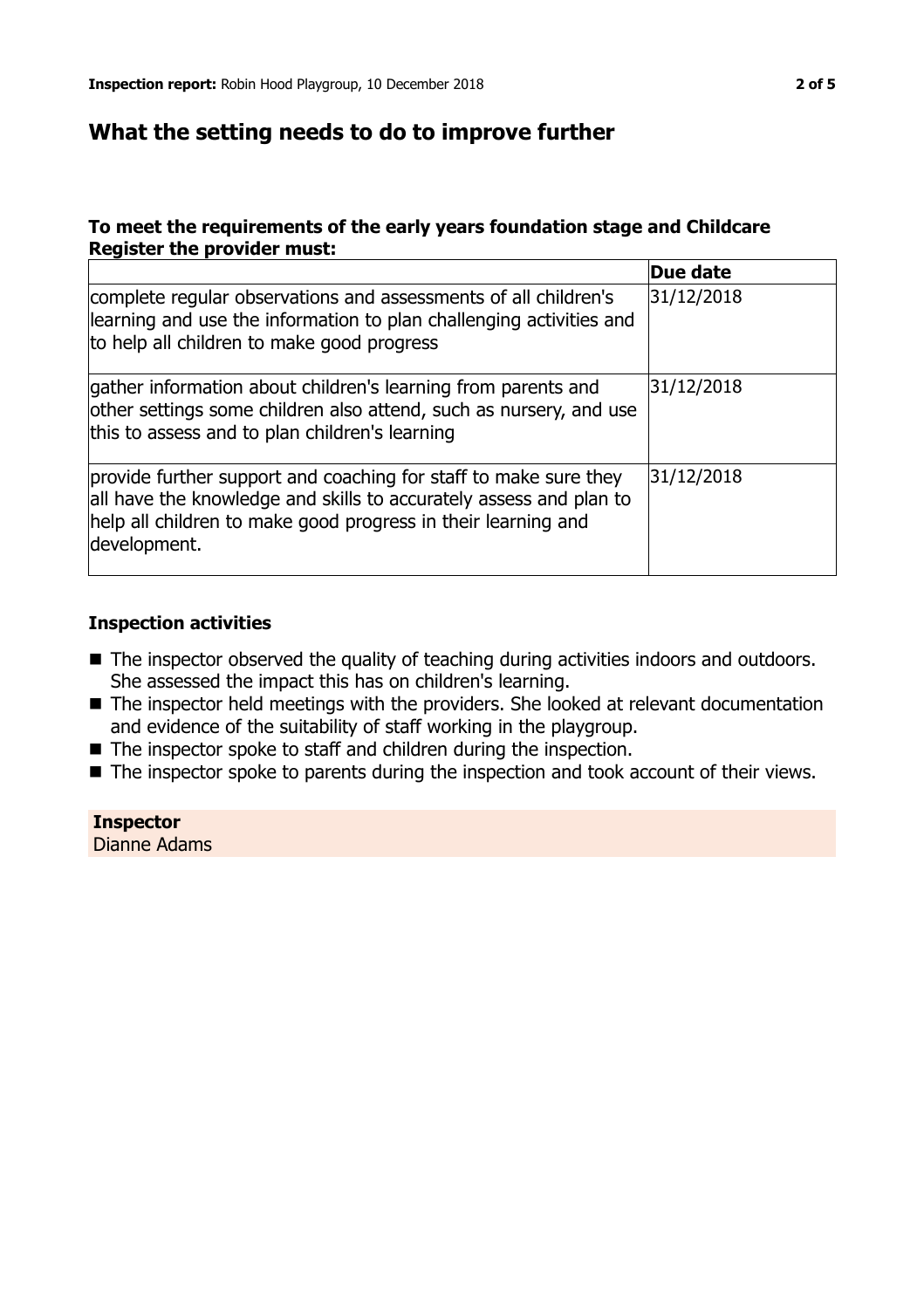# **Inspection findings**

## **Effectiveness of leadership and management requires improvement**

Since the last inspection, managers have introduced a new way of observing, assessing and planning for children's learning. However, they have not checked to make sure that all staff have the knowledge and understanding to implement these changes effectively. Consequently, teaching and children's learning is not consistently good. The arrangements for safeguarding are effective. Managers and staff attend training events to update their knowledge of child protection. They know the actions they must take if they have concerns that a child may be at risk of harm. Recruitment is robust. Managers check to make sure staff are suitable to work with children. Staff identify and minimise hazards, both outdoors and indoors. They supervise children well. Children are safe as they play.

## **Quality of teaching, learning and assessment requires improvement**

Despite staff being well qualified, teaching is variable. Staff do not always ask for information about children's learning from parents or the other settings some children also attend. They do not regularly observe, assess or plan for all children's learning. As a result, some children are not consistently challenged to make good progress. That said, staff do engage with children during play. They listen to what children say and ask questions to help children to think. For example, while exploring with clay, children suggest it feels 'sticky'. During activities, staff maintain children's interests by introducing new resources. For example, children enjoy making patterns in clay with pine cones. Staff help children to make links and talk about pine cones growing on trees. They encourage children to recall and share events experienced at home, such as decorating a Christmas tree.

## **Personal development, behaviour and welfare require improvement**

Children are not always motivated to achieve their best in all areas of their learning. That said, staff are friendly and provide lots of reassurance to help children to settle. Parents comment on how much children develop their confidence and make new friends. Staff supervise children well. They remind children of the playgroup rules, such walking when indoors. Children are learning to behave appropriately. They are learning to share resources and take turns. Staff are attentive to children's care needs. Children are independent and learn to keep themselves healthy. They choose from a selection of different fruits at snacktime. Children pour themselves a drink of milk or water.

## **Outcomes for children require improvement**

Weaknesses in teaching and the assessment and planning process means children are not consistently challenged to make good progress. Despite this, children do develop some key skills ready for the next stage in their learning and their eventual move on to school. Children learn from each other, as they play together, building upon their social skills. They develop their skills for technology while exploring with telescopes and toy windmills. Children learn concepts, such as 'on top' and 'underneath' as they seek animals hidden in sand. Some children are confident talkers. They explain to visitors that they dress up as their favourite movie character.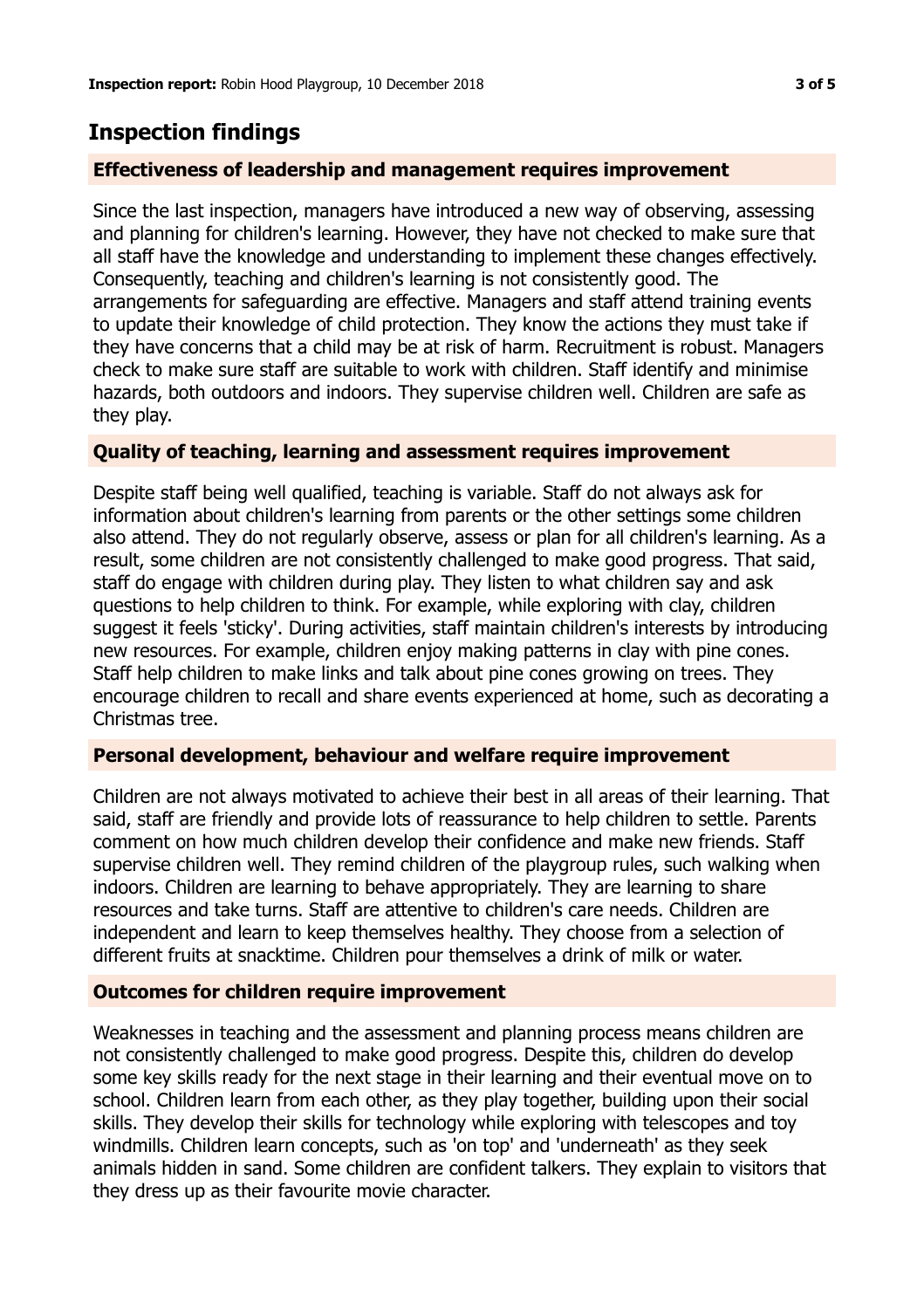## **Setting details**

| Unique reference number                             | 226460                                                                               |
|-----------------------------------------------------|--------------------------------------------------------------------------------------|
| <b>Local authority</b>                              | Leicestershire                                                                       |
| <b>Inspection number</b>                            | 10070982                                                                             |
| <b>Type of provision</b>                            | Sessional day care                                                                   |
| <b>Registers</b>                                    | Early Years Register, Compulsory Childcare<br>Register, Voluntary Childcare Register |
| Day care type                                       | Childcare on non-domestic premises                                                   |
| Age range of children                               | $2 - 4$                                                                              |
| <b>Total number of places</b>                       | 26                                                                                   |
| Number of children on roll                          | 37                                                                                   |
| Name of registered person                           | Amanda Barber and Jane Ward Partnership                                              |
| <b>Registered person unique</b><br>reference number | RP517254                                                                             |
| Date of previous inspection                         | 18 May 2015                                                                          |
| <b>Telephone number</b>                             | 01455 213990                                                                         |

Robin Hood Playgroup registered in 1998. The playgroup employs five members of childcare staff, including the managers. Of these, one member of staff has early years professional status and four have an appropriate early years qualification at level 3. The playgroup opens from Monday to Friday during term time. It operates between 7.30am to 5.00pm The playgroup provides funded early education for two-, three- and four-year-old children.

This inspection was carried out by Ofsted under sections 49 and 50 of the Childcare Act 2006 on the quality and standards of provision that is registered on the Early Years Register. The registered person must ensure that this provision complies with the statutory framework for children's learning, development and care, known as the early years foundation stage.

Any complaints about the inspection or the report should be made following the procedures set out in the guidance Complaints procedure: raising concerns and making complaints about Ofsted, which is available from Ofsted's website: www.ofsted.gov.uk. If you would like Ofsted to send you a copy of the guidance, please telephone 0300 123 4234, or email [enquiries@ofsted.gov.uk.](mailto:enquiries@ofsted.gov.uk)